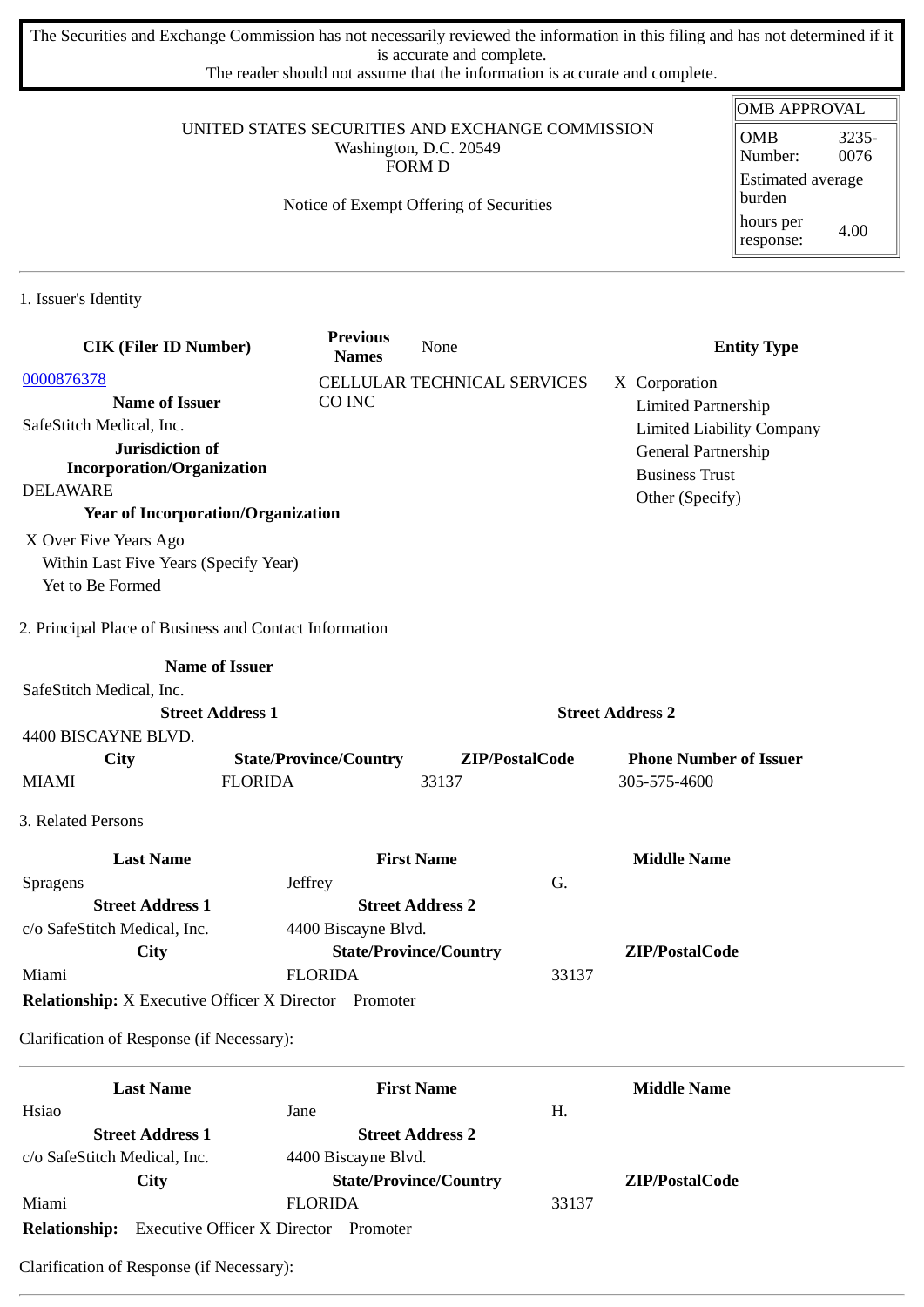| <b>Last Name</b>                                             | <b>First Name</b>                            | <b>Middle Name</b> |
|--------------------------------------------------------------|----------------------------------------------|--------------------|
| Filipi                                                       | Charles                                      | J.                 |
| <b>Street Address 1</b>                                      | <b>Street Address 2</b>                      |                    |
| c/o SafeStitch Medical, Inc.                                 | 4400 Biscayne Blvd.                          |                    |
| <b>City</b>                                                  | <b>State/Province/Country</b>                | ZIP/PostalCode     |
| Miami                                                        | <b>FLORIDA</b>                               | 33137              |
| <b>Relationship:</b> X Executive Officer X Director Promoter |                                              |                    |
| Clarification of Response (if Necessary):                    |                                              |                    |
|                                                              |                                              |                    |
| <b>Last Name</b>                                             | <b>First Name</b>                            | <b>Middle Name</b> |
| Chen                                                         | Chao                                         | C.                 |
| <b>Street Address 1</b>                                      | <b>Street Address 2</b>                      |                    |
| c/o SafeStitch Medical, Inc.                                 | 4400 Biscayne Blvd.                          |                    |
| City                                                         | <b>State/Province/Country</b>                | ZIP/PostalCode     |
| Miami                                                        | <b>FLORIDA</b>                               | 33137              |
| <b>Relationship:</b>                                         | <b>Executive Officer X Director Promoter</b> |                    |
|                                                              |                                              |                    |
| Clarification of Response (if Necessary):                    |                                              |                    |
| <b>Last Name</b>                                             | <b>First Name</b>                            | <b>Middle Name</b> |
| Pfenniger, Jr.                                               | Richard                                      | C.                 |
| <b>Street Address 1</b>                                      | <b>Street Address 2</b>                      |                    |
| c/o SafeStitch Medical, Inc.                                 | 4400 Biscayne Blvd.                          |                    |
|                                                              |                                              | ZIP/PostalCode     |
| <b>City</b>                                                  | <b>State/Province/Country</b>                |                    |
| Miami                                                        | <b>FLORIDA</b>                               | 33137              |
| <b>Relationship:</b>                                         | <b>Executive Officer X Director Promoter</b> |                    |
| Clarification of Response (if Necessary):                    |                                              |                    |
| <b>Last Name</b>                                             | <b>First Name</b>                            | <b>Middle Name</b> |
| Rubin                                                        | Steven                                       | D.                 |
| <b>Street Address 1</b>                                      | <b>Street Address 2</b>                      |                    |
| c/o SafeStitch Medical, Inc.                                 | 4400 Biscayne Blvd.                          |                    |
| <b>City</b>                                                  | <b>State/Province/Country</b>                | ZIP/PostalCode     |
| Miami                                                        | <b>FLORIDA</b>                               | 33137              |
| <b>Relationship:</b>                                         | <b>Executive Officer X Director Promoter</b> |                    |
|                                                              |                                              |                    |
| Clarification of Response (if Necessary):                    |                                              |                    |
| <b>Last Name</b>                                             | <b>First Name</b>                            | <b>Middle Name</b> |
| Wayne                                                        | Kevin                                        | T.                 |
| <b>Street Address 1</b>                                      | <b>Street Address 2</b>                      |                    |
| c/o SafeStitch Medical, Inc.                                 | 4400 Biscayne Blvd.                          |                    |
| <b>City</b>                                                  | <b>State/Province/Country</b>                | ZIP/PostalCode     |
| Miami                                                        | <b>FLORIDA</b>                               | 33137              |
|                                                              |                                              |                    |
| <b>Relationship:</b>                                         | <b>Executive Officer X Director Promoter</b> |                    |
| Clarification of Response (if Necessary):                    |                                              |                    |
| <b>Last Name</b>                                             | <b>First Name</b>                            | <b>Middle Name</b> |
| Martin                                                       | James                                        | J.                 |
|                                                              |                                              |                    |
| <b>Street Address 1</b>                                      | <b>Street Address 2</b>                      |                    |
| c/o SafeStitch Medical, Inc.                                 | 4400 Biscayne Blvd.                          |                    |
| City                                                         | <b>State/Province/Country</b>                | ZIP/PostalCode     |
| Miami                                                        | <b>FLORIDA</b>                               | 33137              |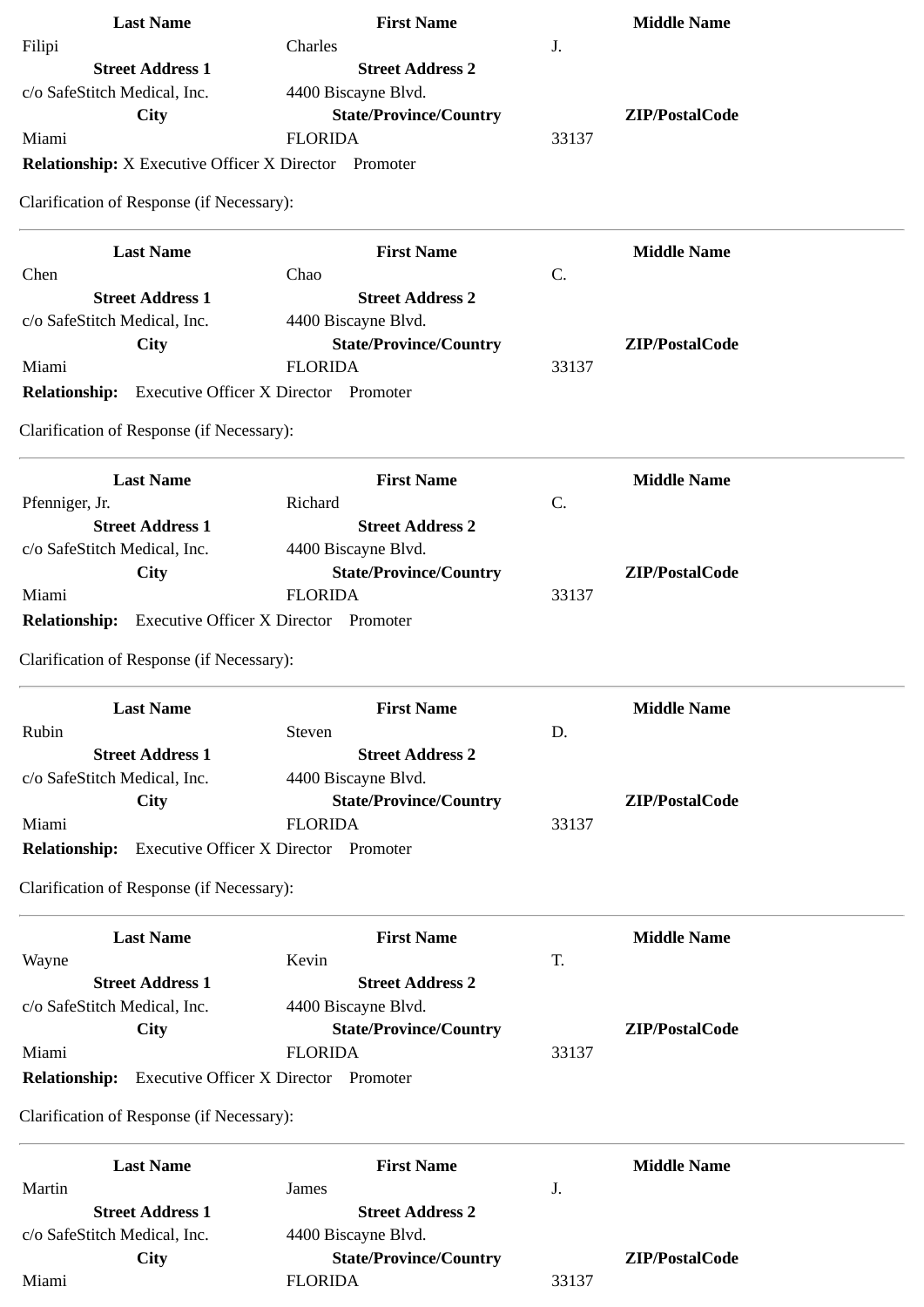Clarification of Response (if Necessary):

## 4. Industry Group

| Agriculture                                           |                | <b>Health Care</b>         | Retailing                 |
|-------------------------------------------------------|----------------|----------------------------|---------------------------|
| <b>Banking &amp; Financial Services</b>               |                | Biotechnology              | Restaurants               |
| <b>Commercial Banking</b>                             |                | <b>Health Insurance</b>    | Technology                |
| Insurance                                             |                | Hospitals & Physicians     | Computers                 |
| Investing<br><b>Investment Banking</b>                |                | Pharmaceuticals            | Telecommunications        |
| Pooled Investment Fund                                |                | X Other Health Care        | Other Technology          |
| Is the issuer registered as                           |                | Manufacturing              | Travel                    |
| an investment company under<br>the Investment Company |                | <b>Real Estate</b>         | Airlines & Airports       |
| Act of 1940?                                          |                | Commercial                 | Lodging & Conventions     |
| Yes                                                   | N <sub>0</sub> | Construction               | Tourism & Travel Services |
| Other Banking & Financial Services                    |                | <b>REITS &amp; Finance</b> | Other Travel              |
| <b>Business Services</b>                              |                | Residential                | Other                     |
| Energy                                                |                | <b>Other Real Estate</b>   |                           |
| Coal Mining                                           |                |                            |                           |
| <b>Electric Utilities</b>                             |                |                            |                           |
| <b>Energy Conservation</b>                            |                |                            |                           |
| <b>Environmental Services</b>                         |                |                            |                           |
|                                                       |                |                            |                           |

- Oil & Gas
- Other Energy
- 5. Issuer Size

| <b>Revenue Range</b>             | <b>OR</b> | <b>Aggregate Net Asset Value Range</b> |
|----------------------------------|-----------|----------------------------------------|
| No Revenues                      |           | No Aggregate Net Asset Value           |
| $X $1 - $1,000,000$              |           | $$1 - $5,000,000$                      |
| $$1,000,001 - $5,000,000$        |           | \$5,000,001 - \$25,000,000             |
| $$5,000,001 -$<br>\$25,000,000   |           | $$25,000,001 - $50,000,000$            |
| $$25,000,001 -$<br>\$100,000,000 |           | \$50,000,001 - \$100,000,000           |
| Over \$100,000,000               |           | Over \$100,000,000                     |
| Decline to Disclose              |           | Decline to Disclose                    |
| Not Applicable                   |           | Not Applicable                         |
|                                  |           |                                        |

## 6. Federal Exemption(s) and Exclusion(s) Claimed (select all that apply)

| Rule $504(b)(1)$ (not (i), (ii) or (iii)) | <b>Rule 505</b>                            |                    |
|-------------------------------------------|--------------------------------------------|--------------------|
| Rule 504 (b) $(1)(i)$                     | $X$ Rule 506                               |                    |
| Rule 504 (b) $(1)(ii)$                    | Securities Act Section 4(5)                |                    |
| Rule 504 (b)(1)(iii)                      | <b>Investment Company Act Section 3(c)</b> |                    |
|                                           | Section $3(c)(1)$                          | Section $3(c)(9)$  |
|                                           | Section $3(c)(2)$                          | Section $3(c)(10)$ |
|                                           | Section $3(c)(3)$                          | Section $3(c)(11)$ |
|                                           | Section $3(c)(4)$                          | Section $3(c)(12)$ |
|                                           | Section $3(c)(5)$                          | Section $3(c)(13)$ |
|                                           | Section $3(c)(6)$                          | Section $3(c)(14)$ |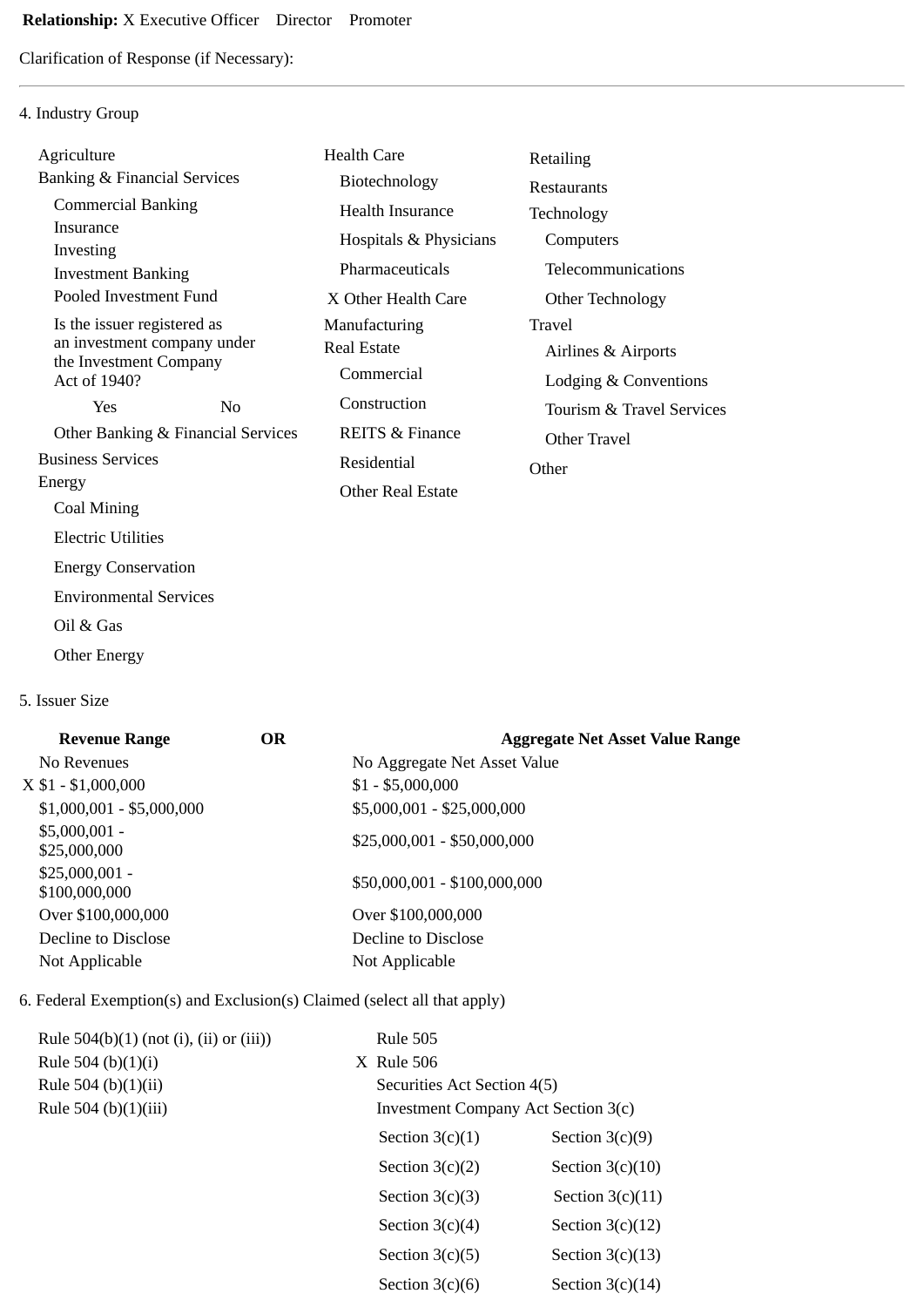| 7. Type of Filing                                                                                                                                                                              |                                                                                                                           |                 |
|------------------------------------------------------------------------------------------------------------------------------------------------------------------------------------------------|---------------------------------------------------------------------------------------------------------------------------|-----------------|
| X New Notice Date of First Sale 2013-03-22    First Sale Yet to Occur<br>Amendment                                                                                                             |                                                                                                                           |                 |
| 8. Duration of Offering                                                                                                                                                                        |                                                                                                                           |                 |
| Does the Issuer intend this offering to last more than one year?                                                                                                                               | Yes X No                                                                                                                  |                 |
| 9. Type(s) of Securities Offered (select all that apply)                                                                                                                                       |                                                                                                                           |                 |
| X Equity<br>Debt<br>X Option, Warrant or Other Right to Acquire Another Security<br>$X \cong X$ Security to be Acquired Upon Exercise of Option, Warrant or<br>Other Right to Acquire Security | Pooled Investment Fund Interests<br>Tenant-in-Common Securities<br><b>Mineral Property Securities</b><br>Other (describe) |                 |
| 10. Business Combination Transaction                                                                                                                                                           |                                                                                                                           |                 |
| Is this offering being made in connection with a business combination transaction, such as<br>a merger, acquisition or exchange offer?                                                         | Yes X No                                                                                                                  |                 |
| Clarification of Response (if Necessary):                                                                                                                                                      |                                                                                                                           |                 |
| 11. Minimum Investment                                                                                                                                                                         |                                                                                                                           |                 |
| Minimum investment accepted from any outside investor \$0 USD                                                                                                                                  |                                                                                                                           |                 |
| 12. Sales Compensation                                                                                                                                                                         |                                                                                                                           |                 |
| Recipient                                                                                                                                                                                      | Recipient CRD Number X None                                                                                               |                 |
| (Associated) Broker or Dealer X None<br><b>Street Address 1</b>                                                                                                                                | (Associated) Broker or Dealer CRD Number X None<br><b>Street Address 2</b>                                                |                 |
| City                                                                                                                                                                                           | State/Province/Country                                                                                                    | ZIP/Postal Code |
| State(s) of Solicitation (select all that apply)<br><b>All States</b><br>Check "All States" or check individual States                                                                         | Foreign/non-US                                                                                                            |                 |
| 13. Offering and Sales Amounts                                                                                                                                                                 |                                                                                                                           |                 |
| <b>Total Offering Amount</b><br>\$3,024,000 USD or<br>Indefinite<br><b>Total Amount Sold</b><br>\$3,024,000 USD<br>Total Remaining to be Sold<br>Indefinite<br>\$0 USD or                      |                                                                                                                           |                 |
| Clarification of Response (if Necessary):                                                                                                                                                      |                                                                                                                           |                 |

The Total Offering Amount and Total Amount Sold do not include the proceeds, if any, to be received by the Issuer upon the exercise of 6,048,000 warrants, with an exercise price of \$0.33 per share, issued in connection with this offering of securities.

14. Investors

Select if securities in the offering have been or may be sold to persons who do not qualify as accredited investors, and enter the number of such non-accredited investors who already have invested in the offering. Regardless of whether securities in the offering have been or may be sold to persons who do not qualify as accredited investors, enter the total number of investors who already have invested in the offering:

 $\sqrt{17}$ 

15. Sales Commissions & Finder's Fees Expenses

Provide separately the amounts of sales commissions and finders fees expenses, if any. If the amount of an expenditure is not known, provide an estimate and check the box next to the amount.